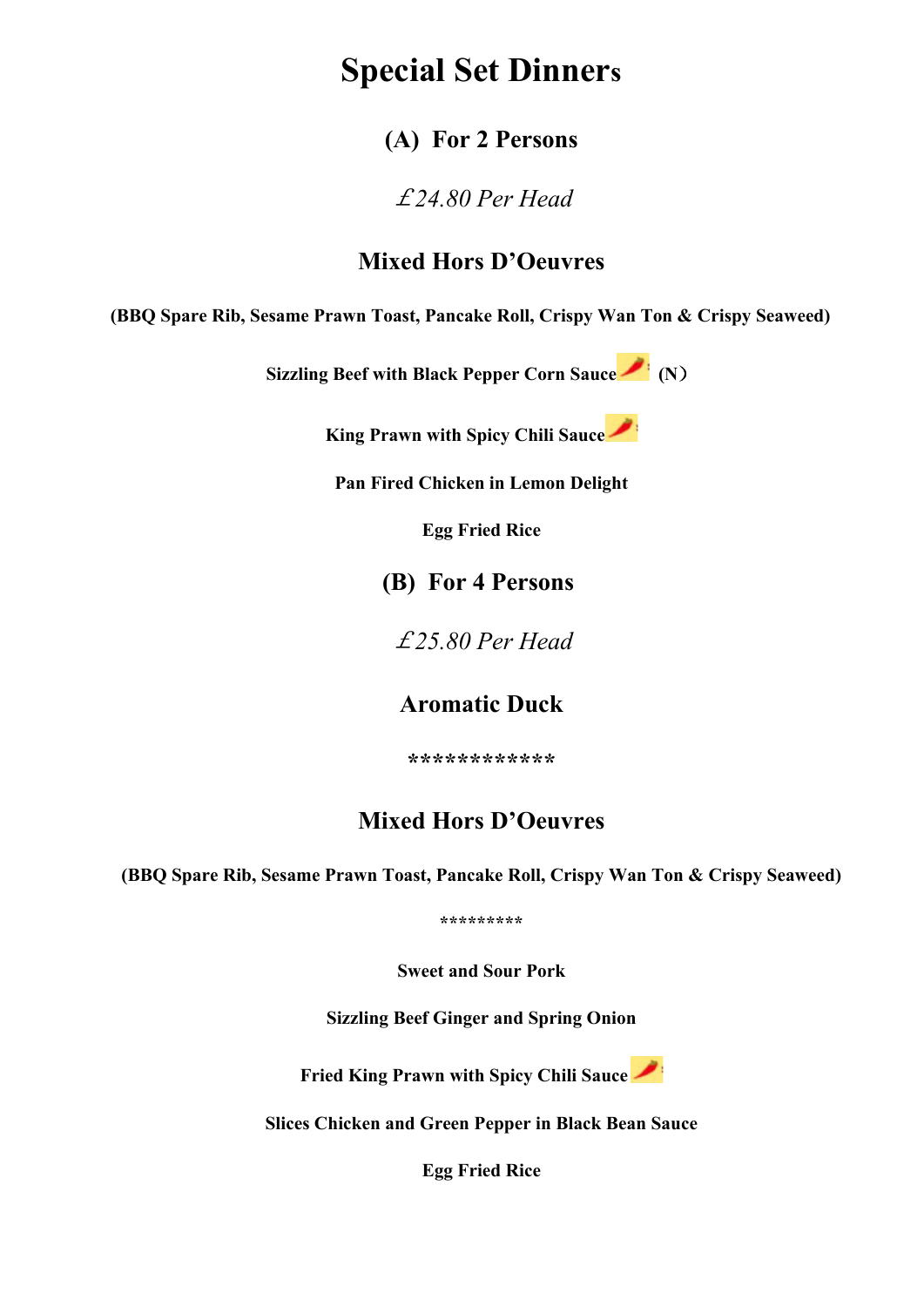#### **(C) For 6 Persons or More**

£*28.80 Per Head*

#### **Aromatic Duck**

 **\*\*\*\*\*\*\*\*\*\*\*\*\*\*\*\*\*\*\*\*\*\*\*\*** 

#### **Mixed Hors D'Oeuvres**

**(BBQ Spare Rib, Sesame Prawn Toast, Pancake Roll, Crispy Wan Ton & Crispy Seaweed)**

**Fried Beef in Mongolian Style (N)**

**King Prawn with Black Bean and Chili Sauces**

**Fried Crispy Shredded Beef with Sauce**

**Satay Chicken (N)**

**Sweet & Sour Pork**

 **Special Fried Rice (shrimp, pork and pea)**

**(D) For 8 Persons or More**

£*29.80 Per Head*

**Aromatic Crispy Minced Pork Served with Lettuce Wrap**

#### **Aromatic Duck**

**Fried Crispy Shredded Beef in Szechuan Style**

**Sizzling Chicken with Green Pepper and Black Bean Sauce**

**Fried King Prawn in Spicy Sauce**

**Monk Fish with Ginger and Spring Onions**

**Sizzling Fried Beef in Mongolian Style (N)**

**Special Fried Rice**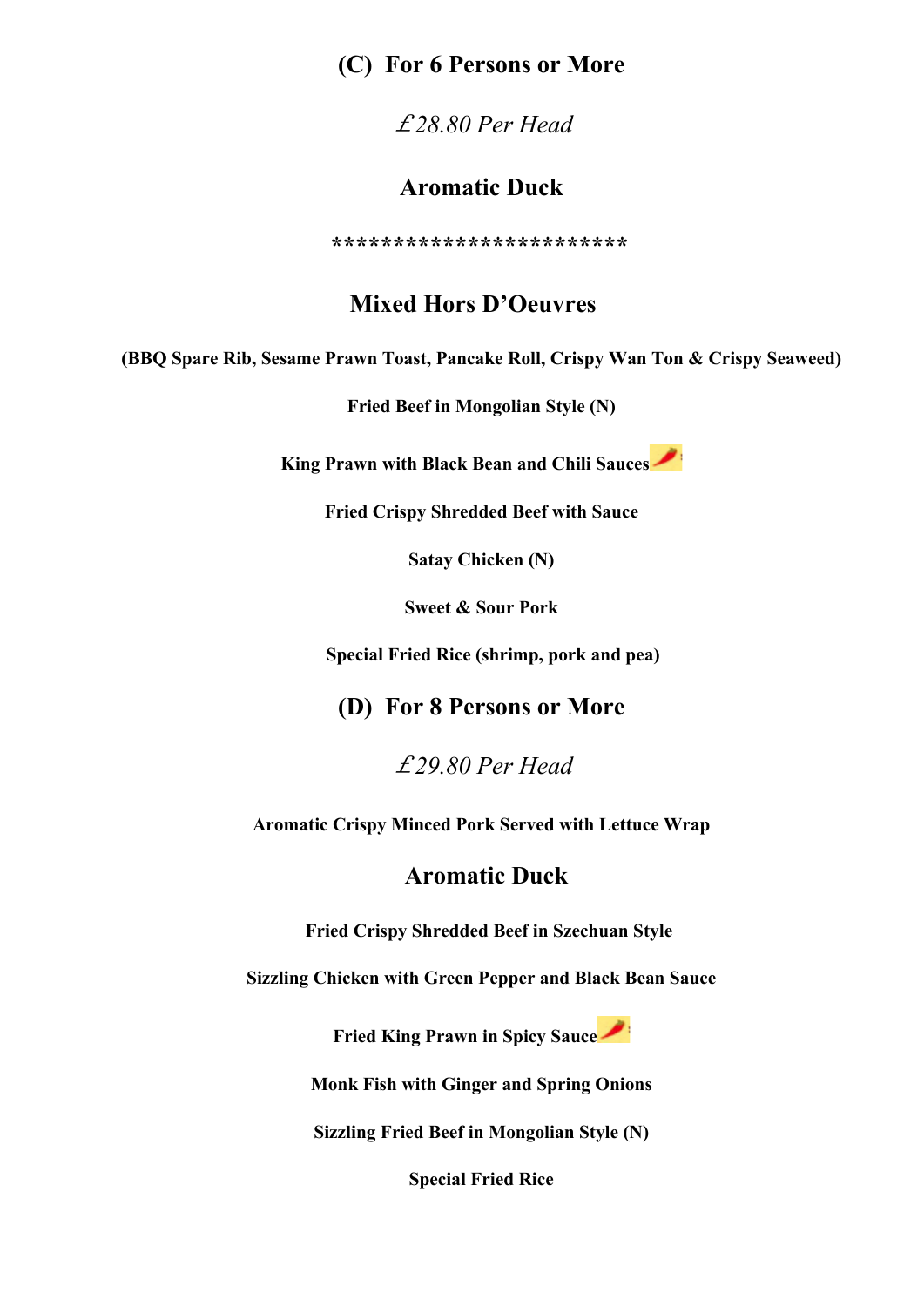# **Vegetarian Set Dinner**

#### **Meal For 2 Persons**

£*21.80 Per Head*

#### **Bean Curd with Sweet Corn Soup**

**or**

#### **Mixed Vegetables served with Lettuces Wrapping (N)**

**\*\*\*\*\*\*\*\*\*\*\***

### **Fried Bean Curd with Spicy Sauce (N)**

#### **Fried Broccoli with Mixed Mushroom**

#### **Aubergine with Black Bean Sauce**

**Egg Fried Rice**

Prices included VAT (V)=Vegetarian Dish =Spicy Dish (N)=Contain Nut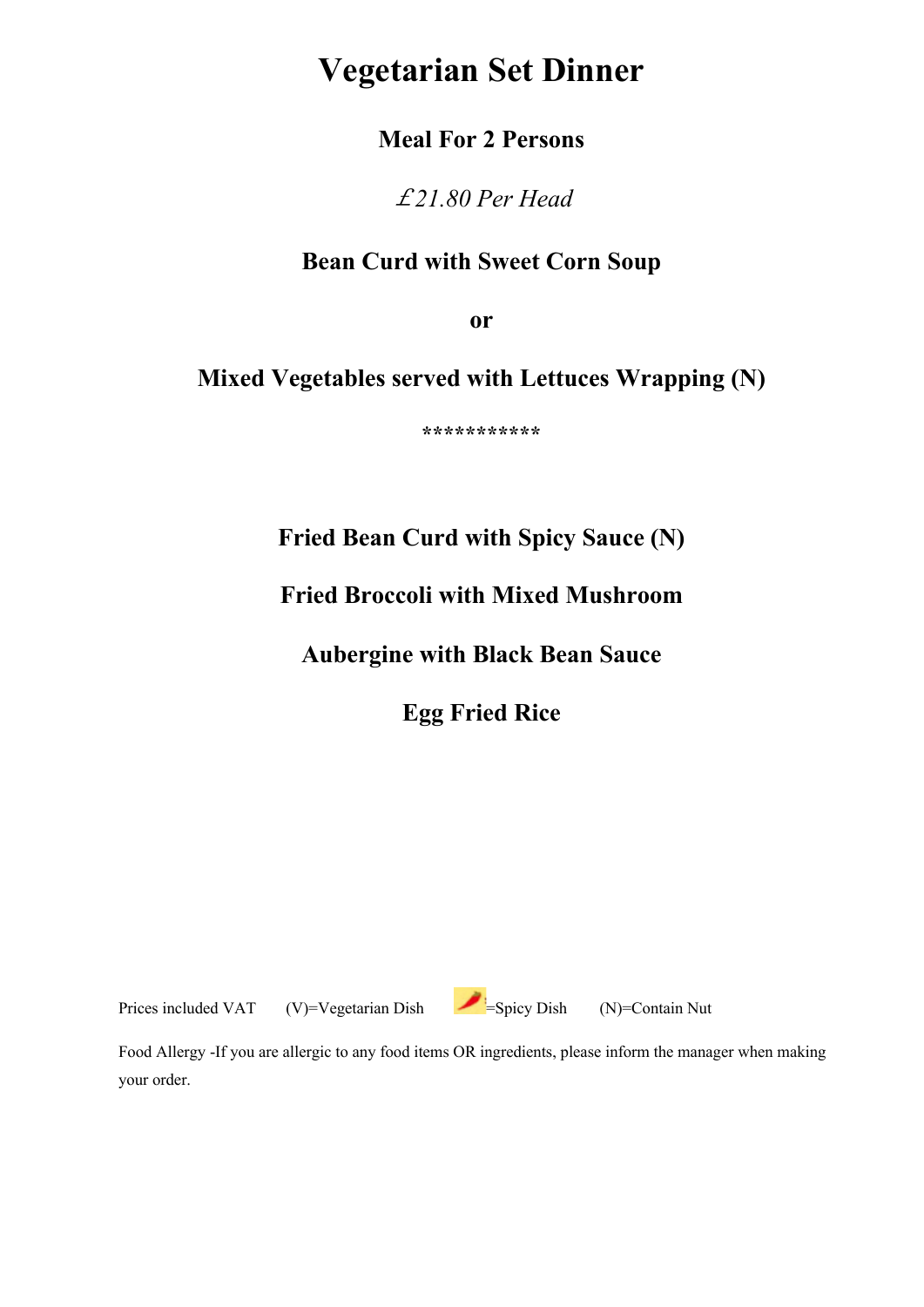### 頭 盤 **Hors D'Oeuvres & Appetizers**

| 點心拼盤  | <b>Dim Sum Mixed Hors D'Oeuvres</b>                       |        |
|-------|-----------------------------------------------------------|--------|
|       | (2*Prawn Dumpling, 2*Pork Dumpling, 1*Chives with prawn   | £6.50  |
|       | Dumpling)                                                 |        |
| 拼盤    | <b>Mixed Hors D'Oeuvres</b>                               |        |
|       | (1 x BBQ Ribs, 1 x Pancake roll, 2 x Fried Crispy Wan Ton | £6.50  |
|       | and 1 x Sesame Prawn Toast and Crispy Seaweed)            |        |
| 芝麻蝦多士 | <b>Sesame Minced Prawns Toasted</b>                       | £6.50  |
| 威化紙包蝦 | <b>Rice Paper Prawn Wrapped</b>                           | £8.00  |
| 干貝鬆   | <b>Fried Crispy Seaweeds</b>                              | £ 5.50 |
| 炸雲吞   | Fried Wan Ton(Minced Pork & Prawn)                        | £6.50  |
| 生菜包   | <b>Aromatic Minced Pork with Fresh Lettuce Wrap</b>       | £11.80 |
| 海鮮包   | Minced Seafood with Fresh Lettuce Wrap (N)                | £12.80 |
| 燒羊肉   | <b>Barbecued Crispy Lamb</b>                              | £6.50  |
| 椒鹽雞柳  | Spicy Salted & Peppered Shredded Chicken                  | £6.50  |
| 椒鹽排骨  | <b>Spicy Salted &amp; Peppered Pork Ribs</b>              | £6.50  |
| 椒鹽大蝦  | <b>Spicy Salted &amp; Peppered Prawns</b>                 | £6.50  |
| 椒鹽鮮魷  | Spicy salted & Peppered Squid                             | £6.50  |
| 椒鹽豬扒  | <b>Spicy Salted &amp; Peppered Pork Chops</b>             | £6.50  |
| 椒鹽軟殼蟹 | Deep-Fried Soft-Shell Crab with Spicy Salt and Pepper     | £12.80 |
| 百花釀蟹鉗 | <b>Stuffed Crab Claws With Minced Prawn (Each)</b>        | £8.00  |
|       |                                                           |        |

Prices included VAT (V)=Vegetarian Dish =Spicy Dish (N)=Contain Nut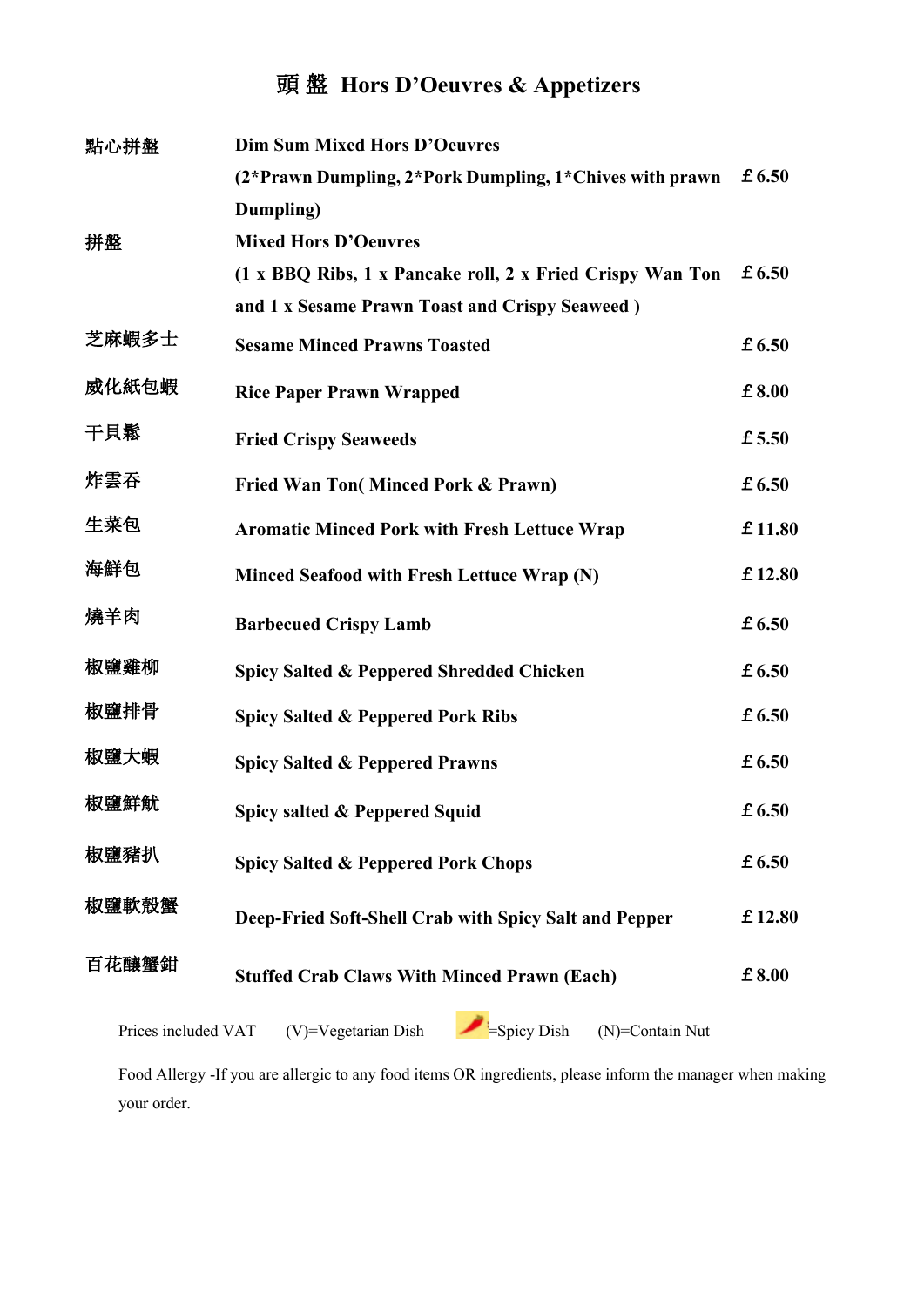| 沙爹雞串 | <b>Chicken Satay Skewers (3 skewers) (N)</b>                   | £6.50                  |
|------|----------------------------------------------------------------|------------------------|
| 紅燒爆排 | <b>Barbecued Spare Ribs</b>                                    | £6.50                  |
| 白灼蝦  | <b>Boiled Prawn served with Soya Sauce Dip</b><br>(With Shell) | £12.80                 |
| 脆皮春卷 | <b>Crispy Spring Roll in Cantonese Style (2 Rolls)</b>         | £5.50                  |
| 蝦片   | <b>Prawn Crackers</b>                                          | £2.50                  |
| 香酥鴨  | <b>Crispy Aromatic Peking Duck</b>                             | (Whole) $\pm 40.00$    |
|      |                                                                | (Half) $\pounds$ 22.00 |

# 湯 **Soup**

| 雞蓉粟米羹 | <b>Chicken &amp; Sweet Corn Soup</b>             | £ 5.50 |
|-------|--------------------------------------------------|--------|
| 蟹肉粟米羹 | <b>Crab Flavour sticks &amp; Sweet Corn Soup</b> | £5.50  |
| 西湖牛肉羹 | <b>West Lake Minced beef Soup</b>                | £5.50  |
| 鮮蝦雲吞湯 | <b>Wan ton Soup</b>                              | £ 6.00 |
| 酸辣湯   | <b>Peking Hot &amp; Sour Soup</b>                | £6.00  |
| 海皇豆腐羹 | <b>Mixed Seafood with Bean Curd Soup</b>         | £ 5.50 |
| 豆腐粟米羹 | Sweet Corn & Bean curd Soup(v)                   | £ 5.50 |
| 八寶豆腐羹 | <b>Eight Treasures Bean curd Soup (V)</b>        | £ 5.50 |
|       |                                                  |        |

 $(V)$ =Vegetarian Dish  $=$ Spicy Dish (N)=Contain Nut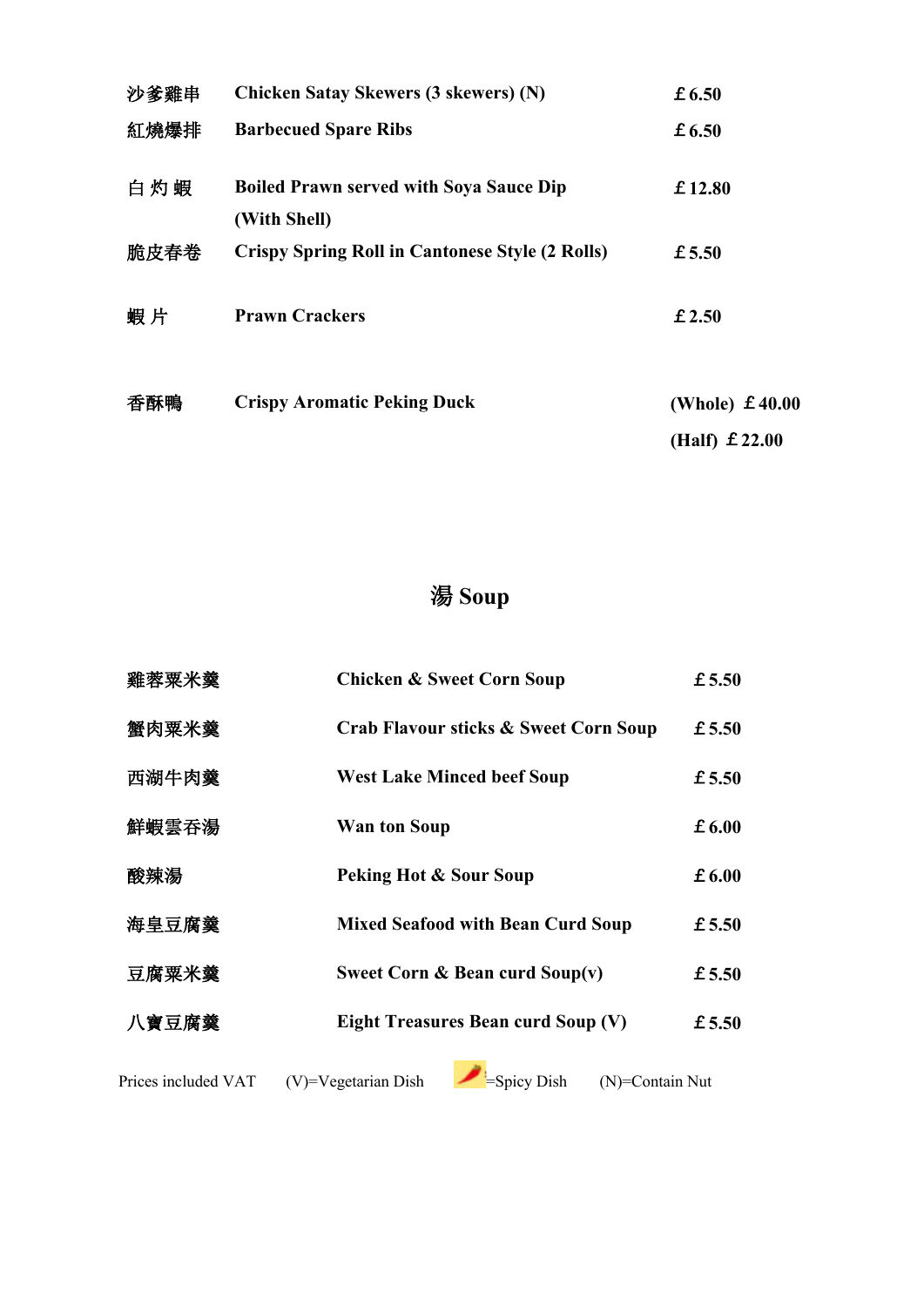### 蝦類 **Prawn Dishes**

| 生汁蝦仁                | <b>Crispy King Prawn with Salad Cream</b>                 | £14.80 |
|---------------------|-----------------------------------------------------------|--------|
| 蒜容蒸大蝦               | <b>Steamed Large King Prawns with Garlic (With Shell)</b> | £17.80 |
| 茄汁大蝦                | <b>Fried King Prawn in Tomato Sauce</b>                   | £14.80 |
| 薑葱爆大蝦               | Fried King Prawn, Ginger & Spring Onion                   | £14.80 |
| 豉椒大蝦                | Fried King Prawn, Green Pepper & Black Bean Sauce         | £14.80 |
| 腰果大蝦                | Fried King Prawn & Cashew Nuts (N)                        | £14.80 |
| 咕嚕大蝦                | <b>Fried King Prawn, Sweet and Sour Sauce on Side</b>     | £14.80 |
| 四川蝦球                | Fried King Prawn Szechuan Style                           | £14.80 |
| 時菜炒蝦球               | <b>Fried King Prawn &amp; Seasonal Vegetables</b>         | £14.80 |
| 時菜虾餅                | <b>Fried Seasonal Vegetable with Slice Prawn Cake</b>     | £16.80 |
| 鮮菇蝦球                | <b>King Prawns &amp; Straw Mushroom</b>                   | £14.80 |
| 煎釀兩宝                | Aubergine, Green pepper with mined prawn stuffing         | £16.80 |
| 海皇煲                 | <b>Seafood Hot Pot</b>                                    | £13.80 |
| 味菜墨鱼片               | <b>Fried Cuttlefish with Preserved Mustard Green</b>      | £16.80 |
| Prices included VAT | =Spicy Dish<br>(V)=Vegetarian Dish<br>(N)=Contain Nut     |        |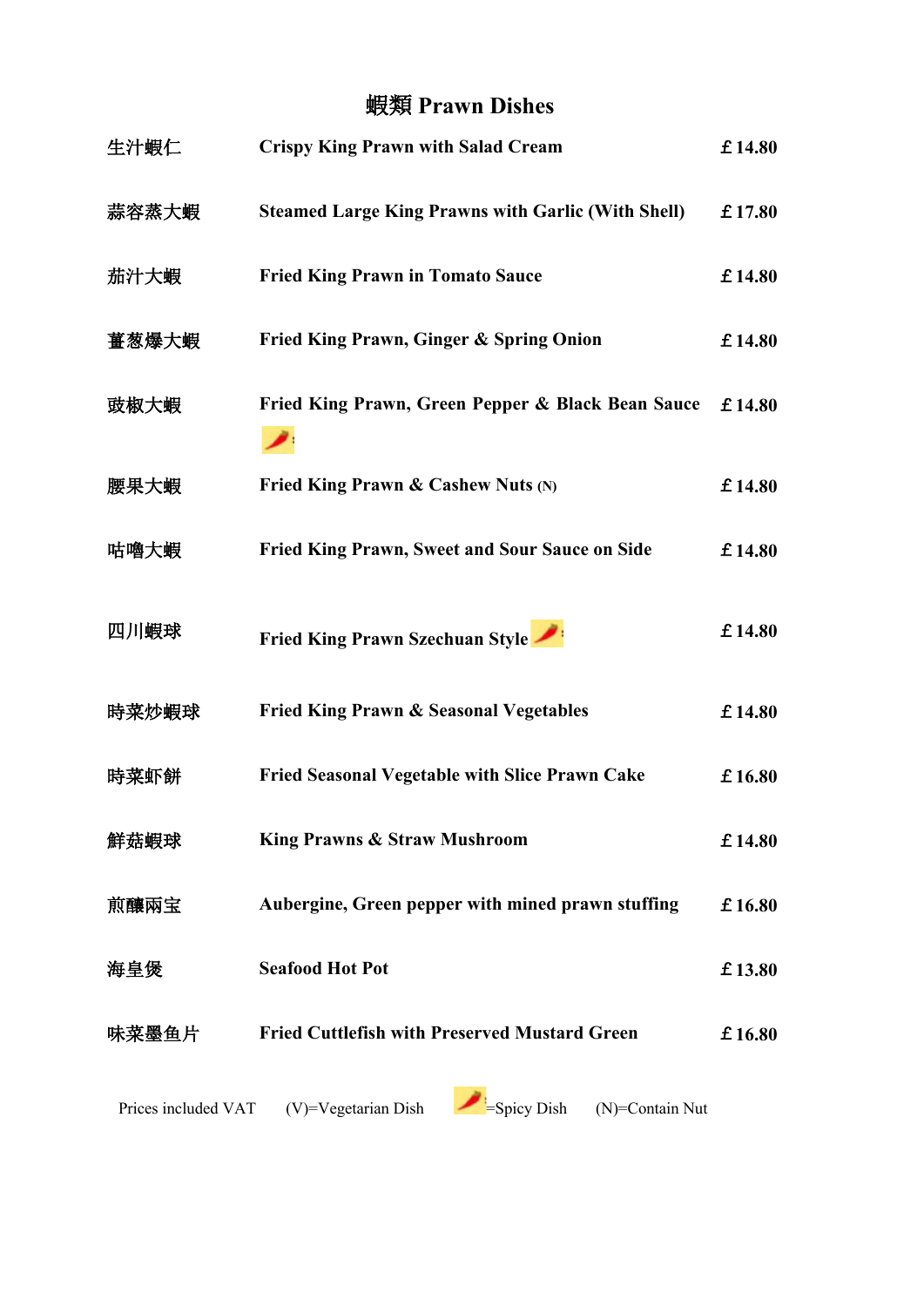# 牛 肉 類 **Beef Dishes**

| 酥炸四川牛柳絲             | <b>Crispy shredded Beef in Szechuan Style</b>                                                | £13.80 |
|---------------------|----------------------------------------------------------------------------------------------|--------|
| 中式牛柳                | Pan Fried Fillet Steak in Cantonese Style                                                    | £19.80 |
| 時菜炒牛肉               | <b>Stir-Fried Beef Seasonal Vegetable (Broccoli)</b>                                         | £13.80 |
| 味菜炒牛肉               | <b>Fried Beef &amp; Preserved Mustard Greens</b>                                             | £13.80 |
| 薑葱牛肉                | <b>Fried Beef, Ginger &amp; Spring Onions</b>                                                | £13.80 |
| 蠔油牛肉                | <b>Fried Beef &amp; Oyster Sauce</b>                                                         | £13.80 |
| 豉椒炒牛肉               | Fried Beef, Green Pepper & Black Bean Sauce                                                  | £13.80 |
| 蒙古牛肉                | Fried Beef in Mongolian style (N)                                                            | £13.80 |
| 黑椒牛肉                | Fried Beef with Black Peppercorn Sauce $\blacksquare$ (N)                                    | £13.80 |
| XO 醬炒牛肉             | <b>Fried Beef with XO Sauce</b>                                                              | £13.80 |
| 沙爹牛肉粉絲煲             | <b>Fried Beef with glass noodle in satay Sauce</b>                                           | £13.80 |
| 麻婆豆腐                | (Hot Pot) $\bullet$ (N)<br><b>Fried Bean Curd with Mince Beef in Sichuan Style</b><br>(Mapo) | £13.80 |
| 黑椒牛仔骨               | Fried Veal with Black Pepper Corn Sauce $\blacksquare$ (N)                                   | £18.80 |
| Prices included VAT | Spicy Dish<br>(V)=Vegetarian Dish<br>(N)=Contain Nut                                         |        |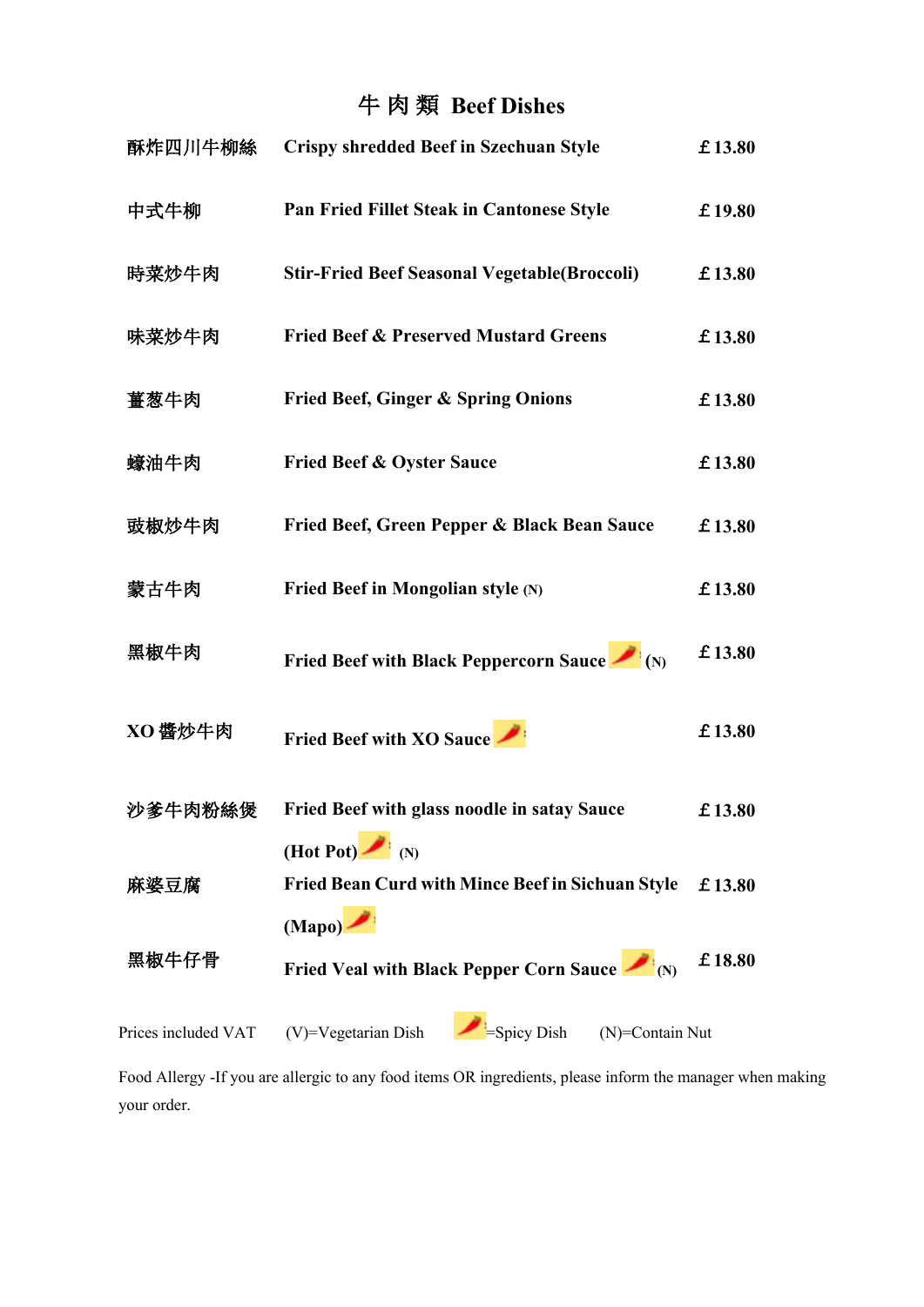### 雞 類 **Chicken Dishes**

| 炸子雞   | <b>Deep Fried Crispy Chicken</b>                    | (Whole) $£ 25.80$      |
|-------|-----------------------------------------------------|------------------------|
|       |                                                     | (Half) $\pounds$ 13.80 |
| 檸汁煎軟雞 | <b>Chicken Fillet in Lemon Delight</b>              | £13.80                 |
| 羅定豉椒雞 | <b>Chicken, Green Peppers with Black Bean Sauce</b> | £13.80                 |
| 甜酸雞   | <b>Sweet &amp; Sour Chicken</b>                     | £13.80                 |
| 紫蘿雞   | <b>Chicken with Pineapple &amp; Pickle Ginger</b>   | £13.80                 |
| 腰果炒雞丁 | <b>Chicken with Cashew Nuts (N)</b>                 | £13.80                 |
| 鮮菇珠筍雞 | Chicken, Baby Corn & Straw Mushroom                 | £13.80                 |
| 沙爹雞   | Chicken with Satay Sauce $\blacksquare$ (N)         | £13.80                 |
| 宮保雞   | Fried Chicken with Sichuan Style (N)                | £13.80                 |

(V)=Vegetarian Dish  $=$ Spicy Dish (N)= Contain Nut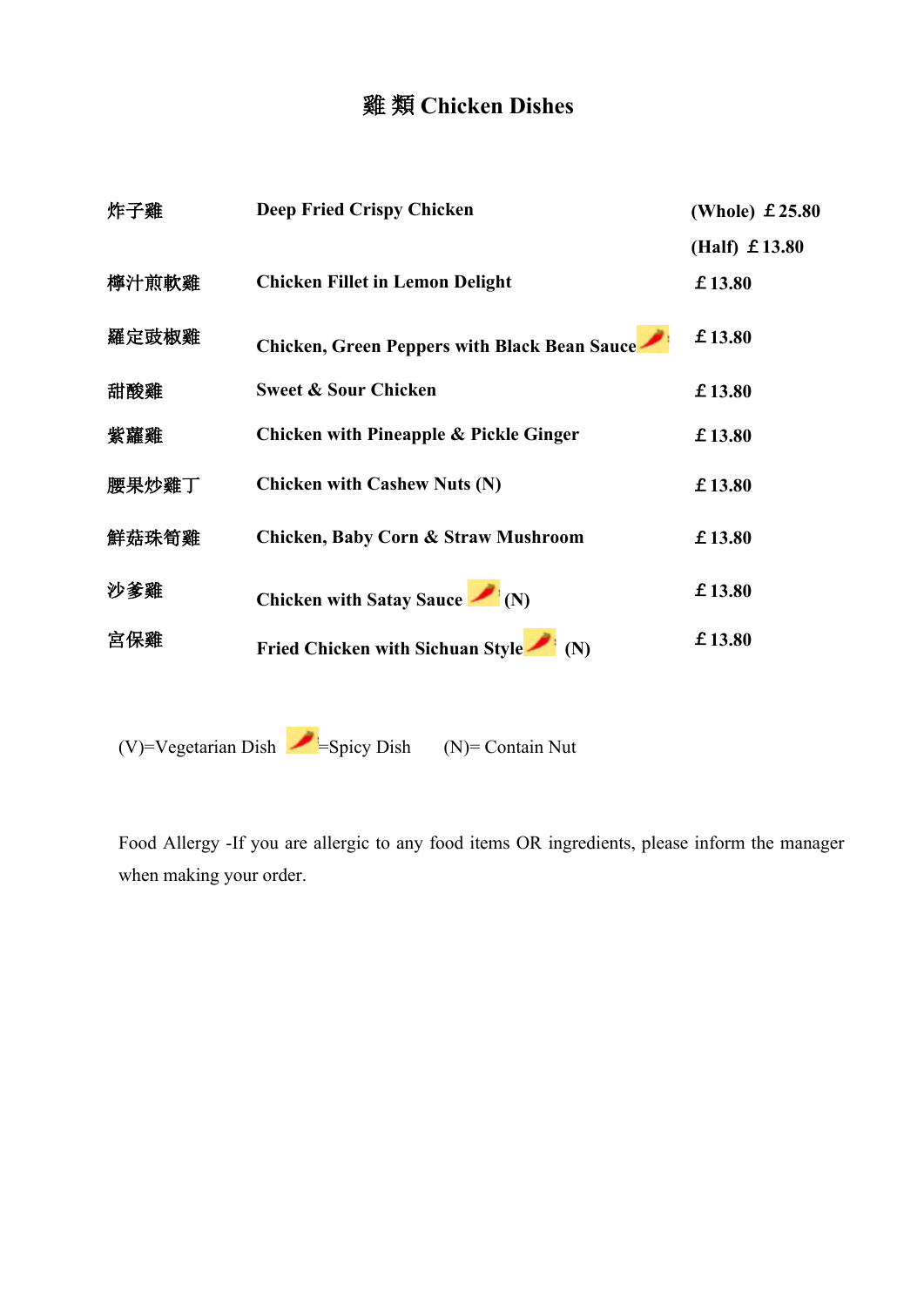### 猪 肉 類 **Pork Dishes**

| 橙汁豬扒  | <b>Pork Chop in Orange Sauce</b>                                           | £13.80 |
|-------|----------------------------------------------------------------------------|--------|
| 沙拉豬扒  | Deep Fried Pork Chop with Salad Cream                                      | £13.80 |
| 香酥咕嚕肉 | <b>Sweet &amp; Sour Pork</b>                                               | £13.80 |
| 腰果肉丁  | Fried Pork with Cashew Nut (N)                                             | £13.80 |
| 蜜汁叉燒  | <b>Barbecued Honey Roasted Pork (N)</b>                                    | £13.80 |
| 黑椒猪扒  | Pork Chop in Black Peppercorn Sauce (N)                                    | £13.80 |
| 咸菜炒三絲 | <b>Fried Shredded Meats with Salted Mustard Greens</b>                     | £13.80 |
| 魚香茄子煲 | <b>Fried Mince Pork with Aubergine &amp; Spicy sauce</b>                   | £13.80 |
| 芋头扣肉煲 | <b>Belly Pork with Yum in Hot Pot</b>                                      | £13.80 |
| 豆角肉碎  | <b>Stir-Fried Fine Beans Preserved Vegetable with</b><br><b>Mince Pork</b> | £13.80 |

# 咖 喱 類 **Curry Dishes**

| 咖喱大蝦 | <b>King Prawns Curry</b> | £14.80  |
|------|--------------------------|---------|
| 咖喱牛肉 | <b>Beef Curry</b>        | £13.80  |
| 咖喱羊肉 | <b>Lamb Curry</b>        | £16.80  |
| 咖喱雞肉 | <b>Chicken Curry</b>     | £13.80  |
| 咖喱豬肉 | <b>Pork Curry</b>        | £13.80  |
| 咖喱什肉 | <b>Mixed Meat Curry</b>  | £ 15.80 |
|      |                          |         |

(N)=Contain Nut (V)=Vegetarian Dish  $\blacksquare$  =Spicy Dish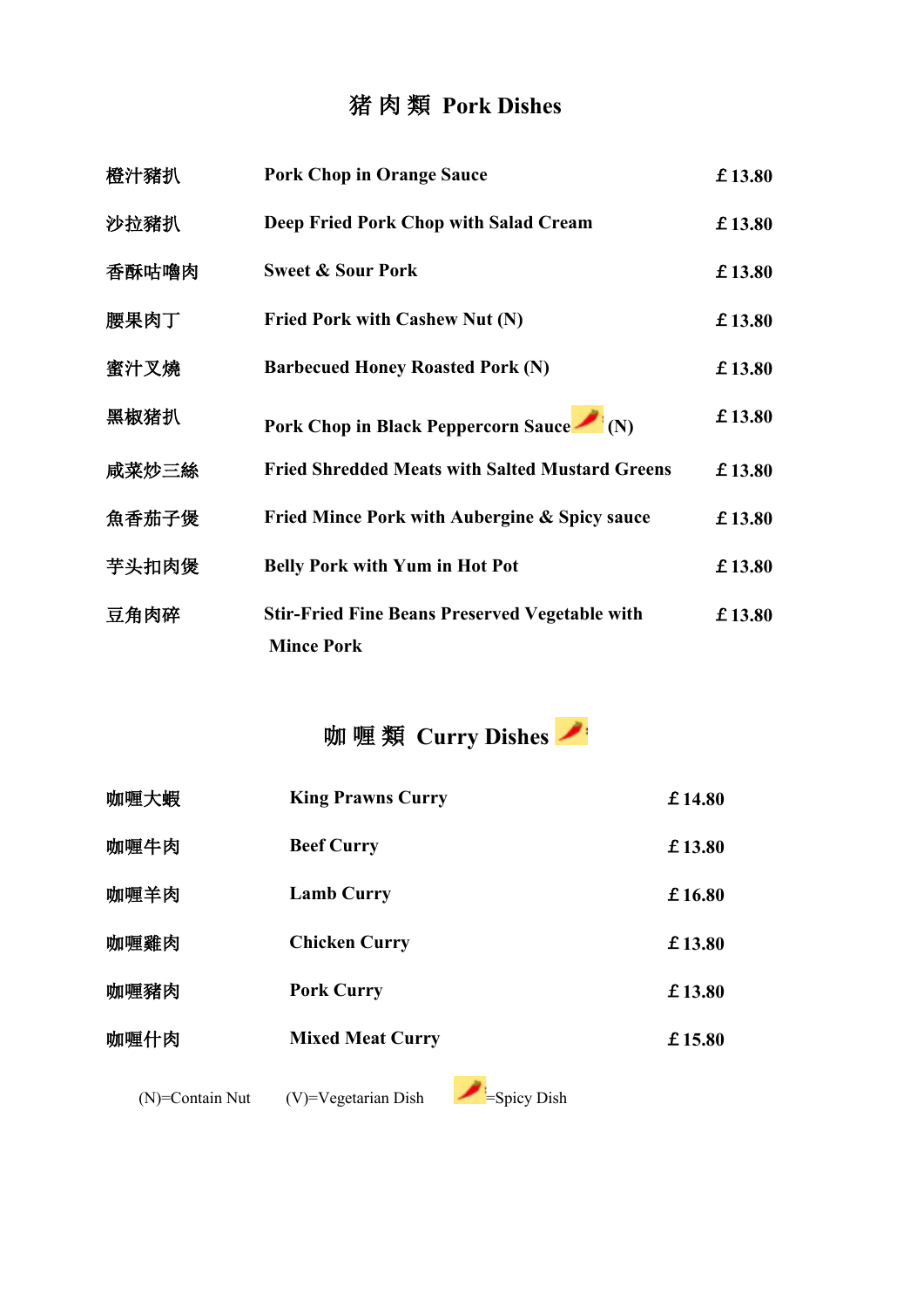### 魚類 **FISH DISH**

| 清蒸鲈魚  | <b>Steamed Sea Bass, Ginger &amp; Spring Onion</b><br>(Waiting Time: Approx.30mins) | M/P    |
|-------|-------------------------------------------------------------------------------------|--------|
| 清蒸多宝魚 | <b>Steamed Turbot, Ginger &amp; Spring Onion</b><br>(waiting Time: Approx.30mins)   | M/P    |
| 五柳鮮魚塊 | <b>Sweet &amp; Sour Fish</b>                                                        | £16.80 |
| 白汁鮮魚塊 | <b>Fried Slices Fish &amp; with White Cream Sauce</b>                               | £16.80 |
| 豉椒老虎魚 | Fried Monk Fish & Black Bean sauce                                                  | £16.80 |
| 薑葱老虎魚 | Fried Monk Fish, Ginger & Spring Onion                                              | £16.80 |
| 時菜老虎魚 | <b>Fried Monk Fish &amp; Broccoli</b>                                               | £16.80 |
|       |                                                                                     |        |

Prices included VAT (V)=Vegetarian Dish =Spicy Dish (N)=Contain Nut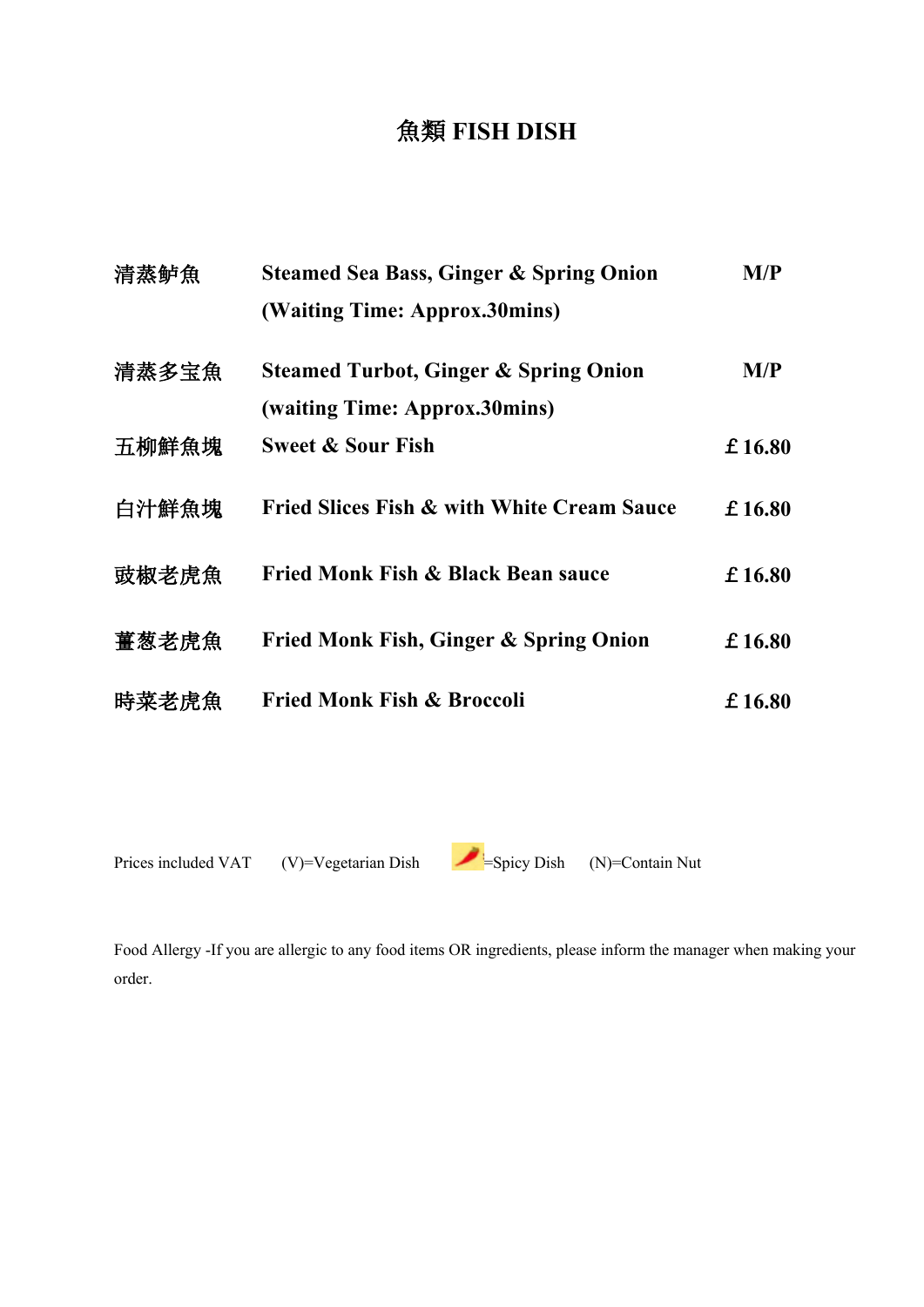### 鐵 板 類 **Sizzling Dishes**

| 鐵板茄汁豬扒 | <b>Sizzling Pork Chop in Tomato sauce</b>                        | £14.80 |
|--------|------------------------------------------------------------------|--------|
| 鐵板豉椒雞球 | Sizzling Chicken, Green Peppers & Black Bean Sauce               | £14.80 |
| 鐵板黑椒雞  | Sizzling Chicken & Black Pepper Corn Sauce (N)                   | £14.80 |
| 鐵板黑椒牛柳 | Sizzling Fillet Steak with Black Pepper Sauce $\blacksquare$ (N) | £20.80 |
| 鐵板中式牛柳 | <b>Sizzling Fillet Steak in Cantonese Style</b>                  | £20.80 |
| 鐵板薑葱牛肉 | <b>Sizzling Beef, Ginger &amp; Spring Onion</b>                  | £14.80 |
| 鐵板沙爹牛肉 | Sizzling Beef with Satay Sauce $\blacksquare$ (N)                | £14.80 |
| 铁板黑椒羊肉 | Sizzling Lamb with Black Pepper Sauce $\blacksquare$ (N)         | £17.80 |
| 铁板薑葱羊肉 | <b>Sizzling Lamb with Ginger &amp; Spring Onion</b>              | £17.80 |
| 鐵板沙爹羊肉 | Sizzling Lamb with Satay sauce $\blacksquare$                    | £17.80 |
| 鐵板薑葱大蝦 | <b>Sizzling King Prawns, Ginger &amp; Spring Onion</b>           | £16.80 |
| 鐵板沙爹大蝦 | Sizzling King Prawns & Satay Sauce                               | £16.80 |
| 鐵板三鮮   | <b>Sizzling Three Delicacies (Monk Fish, Prawns, Squids)</b>     | £18.80 |
|        |                                                                  |        |

Prices included VAT (V)=Vegetarian Dish  $\blacksquare$  =Spicy Dish (N)=Contain Nut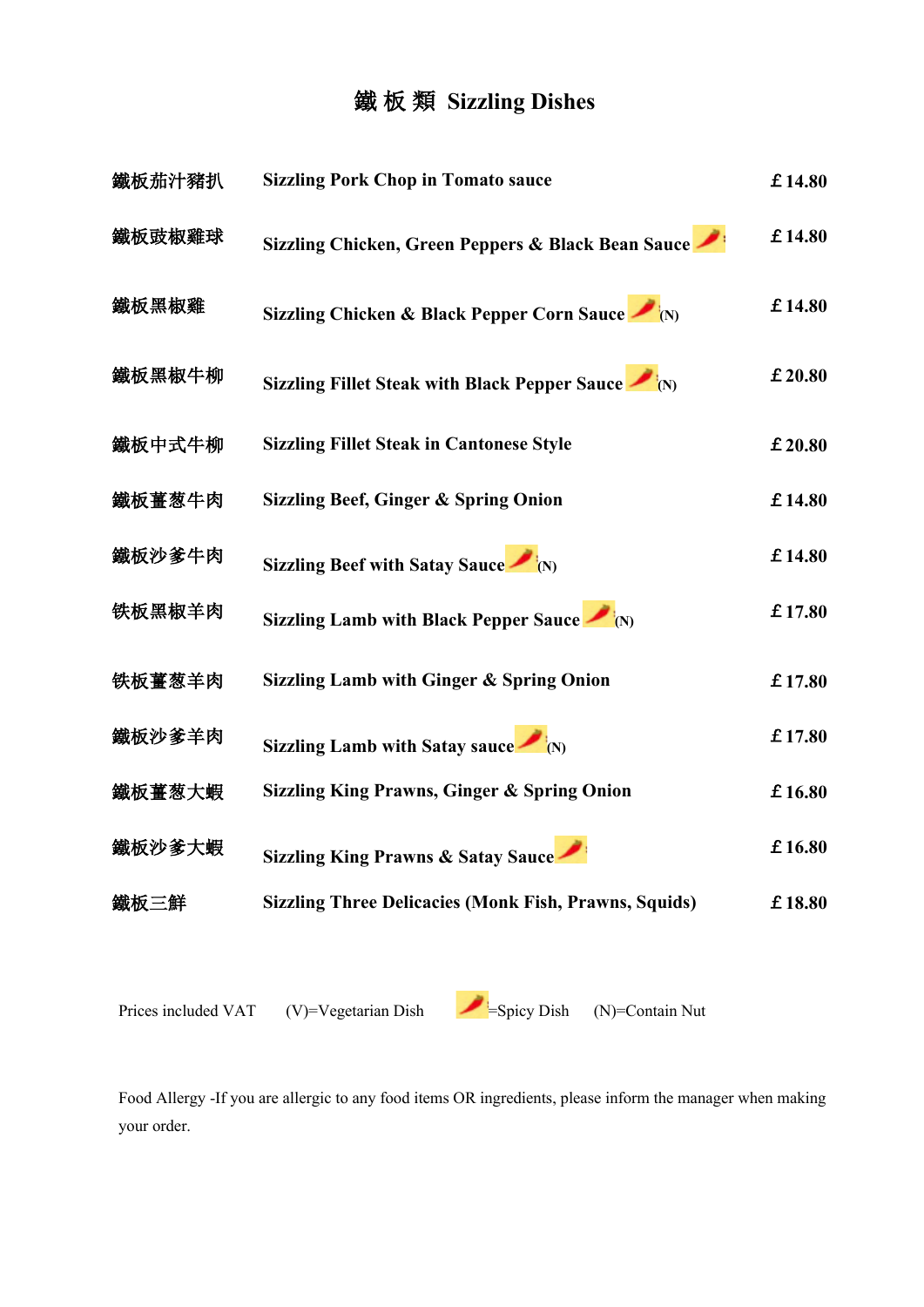### 鴨 類 **Duck Dishes**

| 八珍扒大鴨   | <b>Braised Duck with mixed seafood (Per Portion)</b>       | £17.80                                      |
|---------|------------------------------------------------------------|---------------------------------------------|
| 羅漢扒大鴨   | <b>Braised Duck with Mixed vegetables (Per Portion)</b>    | £15.80                                      |
| 百花香酥鴨   | <b>Roast Duck with Minced Prawn Stuffing (Per Portion)</b> | £17.80                                      |
| 甜酸鴨/橙汁鴨 | <b>Roast Duck with Sweet &amp; Sour Sauce/Orange Sauce</b> | £15.80                                      |
| 紫蘿鴨     | <b>Roast Duck and Pineapple with Pickle Ginger</b>         | £13.80                                      |
| 蠔油鴨     | <b>Roast Duck with Oyster Sauce</b>                        | £13.80                                      |
| 明炉烧鸭    | <b>Chinese Rosted Duck (Bone on/ off)</b>                  | (Whole) $£ 30.80$<br>(Half) $\pounds$ 15.80 |

Prices included VAT (V)=Vegetarian Dish =Spicy Dish (N)=Contain Nut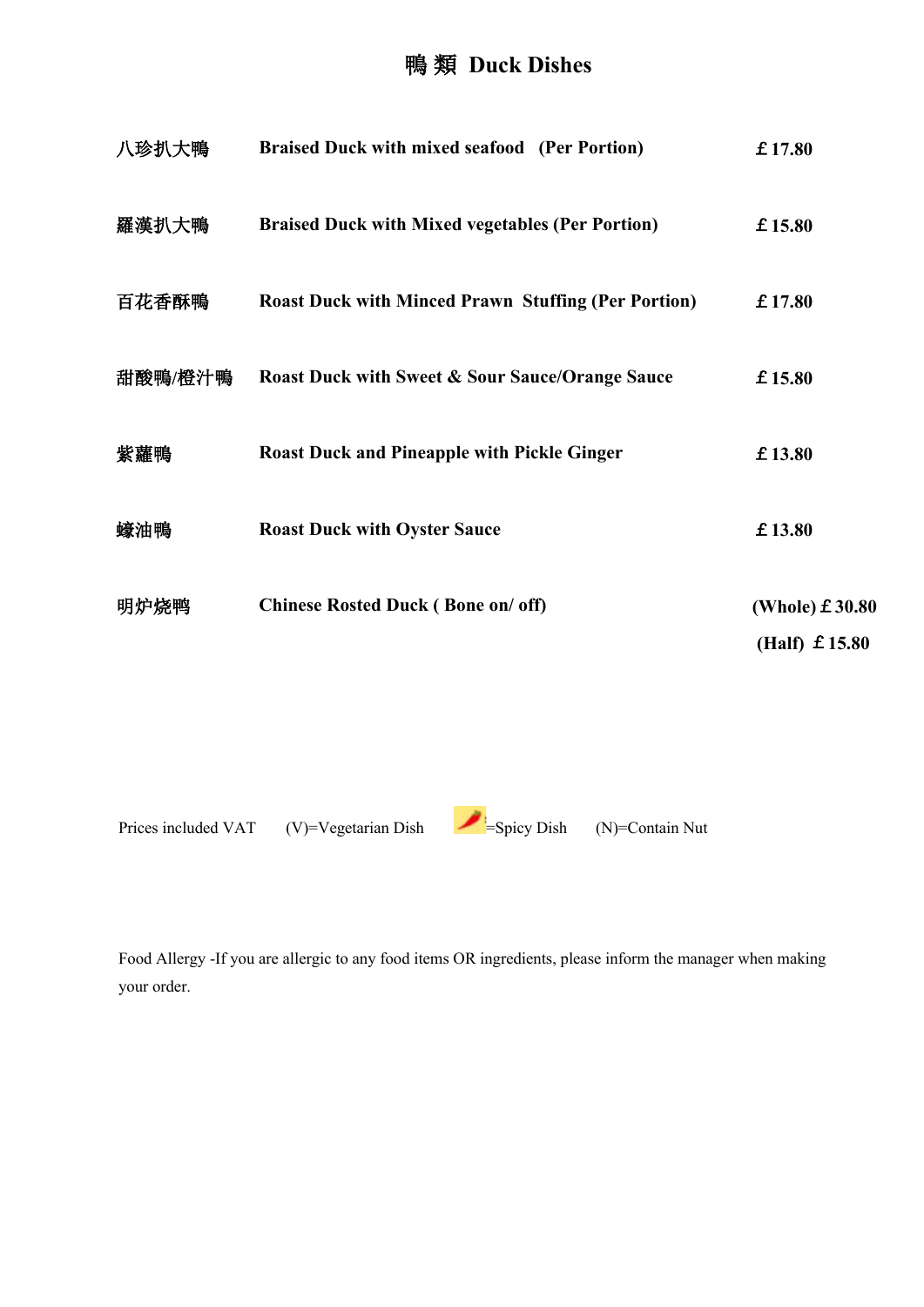### 菜 菇 類 **Vegetarian Dishes**

| 豆腐粟米羹          | Sweet Corn & Bean curd Soup (V)                                               | £5.50  |
|----------------|-------------------------------------------------------------------------------|--------|
| 八寶豆腐羹          | <b>Eight Treasures Bean curd Soup (V)</b>                                     | £5.50  |
| 青豆粟米羹          | Sweet corn & Peas Soup (V)                                                    | £5.50  |
| 齋春卷            | <b>Crispy Vegetables Spring Roll (V)</b>                                      | £5.50  |
| 炒什菜包           | Fired Mixed Vegetables with Lettuce Wrap (V)                                  | £10.80 |
| 時菜會北菇          | <b>Chinese Mushrooms with Broccoli (V)</b>                                    | £11.80 |
| 豉汁茄瓜           | <b>Sauteed Aubergine with Black Bean Sauce (V)</b>                            | £11.80 |
| 椒鹽豆腐           | Fried Crispy Bean Curd with Salt & Pepper (V)                                 | £11.80 |
| 咕嚕豆腐           | Fried Bean Curd with Sweet & Sour Sauce (V)                                   | £11.80 |
| 醬爆豆腐           | Fried Crispy Bean Curd with Spicy Sauce (V) (N)                               | £11.80 |
| 炒時菜            | <b>Stired Fried Seasonal Chinese Vegetables (V)</b><br>(Chai-Sum or Par-Chai) | £11.80 |
| 咕嚕珍珠筍          | Sweet & Sour Baby corn (V)                                                    | £11.80 |
| 咖哩什菜           | Mixed Vegetables Curry (V)                                                    | £11.80 |
| 菠蘿、青豆、粟<br>米炒飯 | Three Treasures Rice (Per Portion) (V)<br>(Pineapple, Peas, Sweet Corn)       | £4.00  |
|                |                                                                               |        |

| Prices included VAT | (V)=Vegetarian Dish | $-$ Spicy Dish | $(N)$ =Contain Nut |
|---------------------|---------------------|----------------|--------------------|
|                     |                     |                |                    |